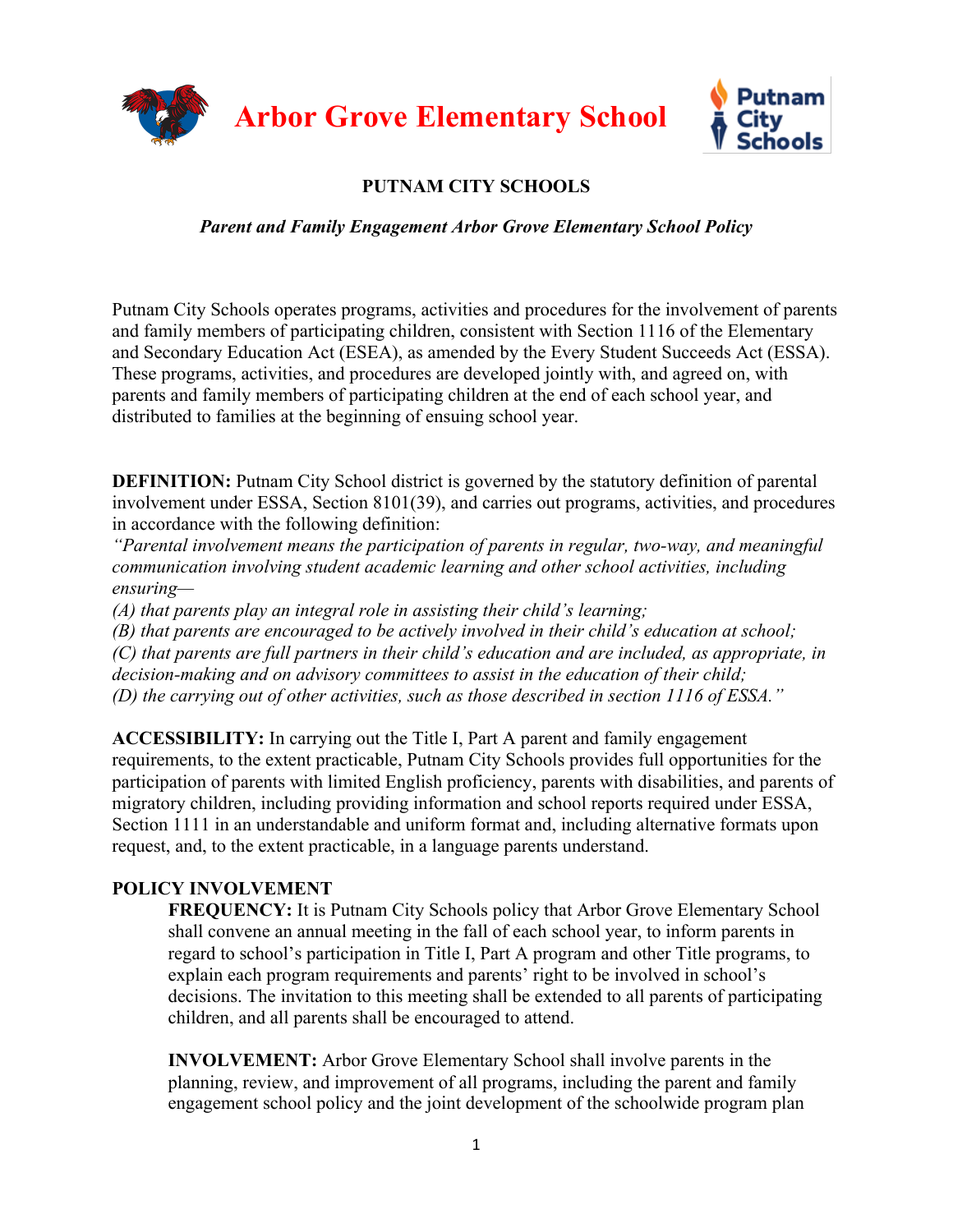

under section 1114(b). Parent and family engagement in the planning, review, and improvement of all programs shall be done by Arbor Grove Elementary School in an organized, ongoing, and timely manner, giving ample notification time to the parents for planning attendance.

**FLEXIBILITY:** It is Putnam City Schools policy that Arbor Grove Elementary School shall strive for more parental participation by sending the invitation to the parent and family engagement meeting to all parents, via email, software, school messenger system, etc. at least two weeks in advance, and flexibly offer it in person and/or virtual. If requested by parents, opportunities shall be offered for regular meetings to formulate suggestions and to participate, as appropriate, in decisions relating to the education of their children. The school leader shall respond to any such suggestions as soon as practicably possible.

**CURRICULUM:** It is Putnam City Schools policy that Arbor Grove Elementary School implements the curriculum, academic assessments and State academic standards as approved by the Board of Education of Putnam City Schools. Any updates in the curriculum, the academic assessment forms used to measure student progress and the achievement levels of the challenging State academic standards are posted on the district website, and communicated to parents by each school during events such as: open house, back-to-school nigh, parent teacher conference, etc.

**BUILDING CAPACITY FOR INVOLVEMENT:** To support parent involvement in school activities, events and decisions, it is Putnam City Schools policy that Arbor Grove Elementary School shall establish a parent advisory committee, comprised of a sufficient number and representative group of parents of children served in each respective school. This committee shall support the needs of parents and family members to assist with the learning of their children, to make recommendations and participate in decisions. Each school shall, to the extent practicable, remove barriers to greater participation of parents in school activities (specifically of parents who are economically disadvantaged, are disabled, have limited English proficiency, have limited literacy, or are of any racial or ethnic minority background).

It is Putnam City Schools policy that Arbor Grove Elementary School shall:

- (1) assist parents in understanding topics such as the requirements under Title I, the challenging State academic standards, State and local academic assessments, how to monitor a child's progress, and how to work with teachers to improve children's academic achievement. Examples are, but not limited to, training parents on the topics above during back-to-school night, parent night, ….
- (2) train parents on how to work with their children to improve their academic achievement, provide materials and use technology to foster parental involvement.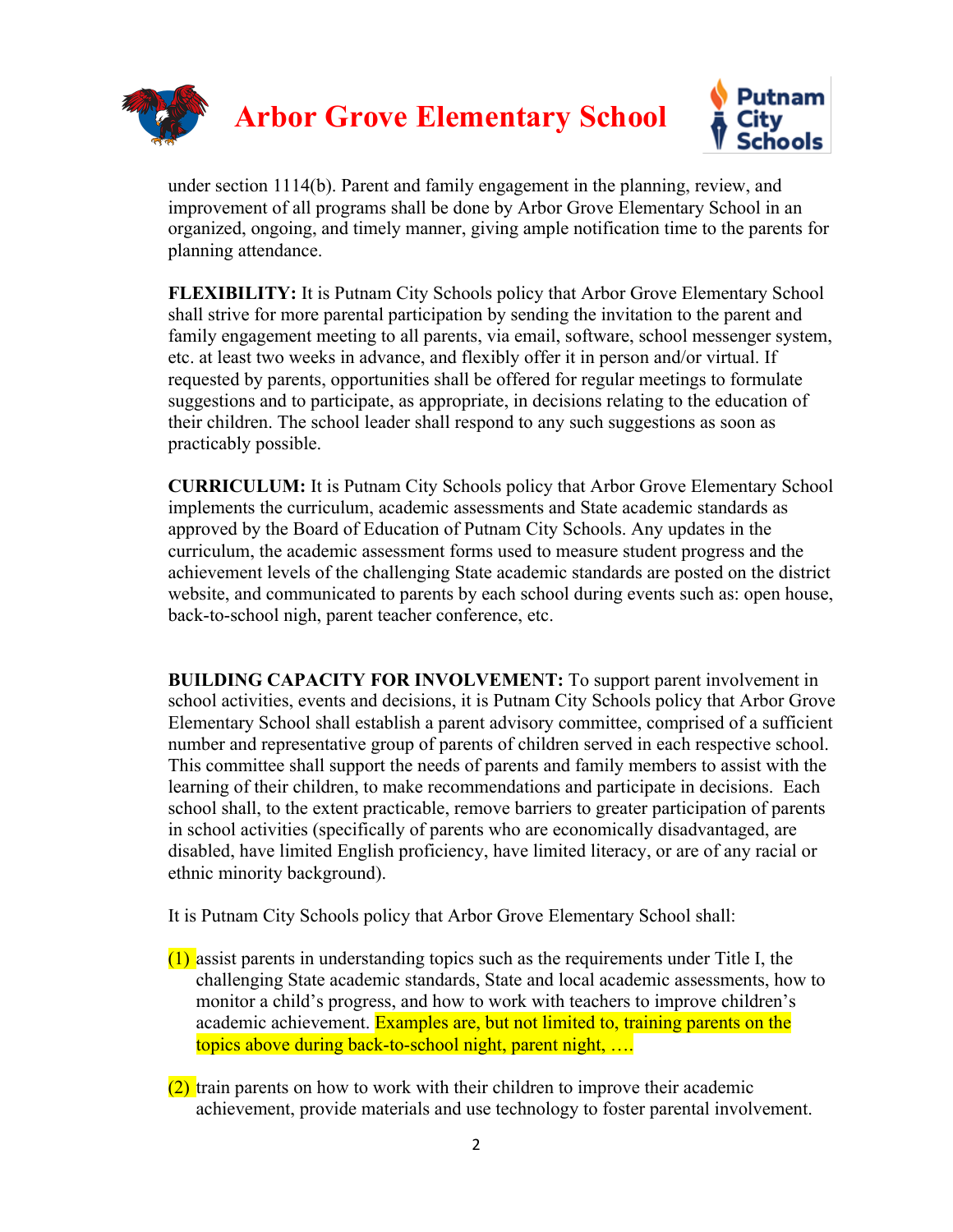



Examples are, but not limited to, literacy training education, technology training (to include the harms of copyright piracy), adaptive technology, etc. provided during parent education nights, conferences, (other events?)

(3) train teachers, support personnel, principals, and other school leaders on how to reach out to, communicate with, and work with parents as equal partners, implement and coordinate parent programs, and build relations between parents and the school. Examples are, but not limited to, translate all communication, training teachers on how to make school "approachable", hosting events such as ...

(4) to the extent feasible and appropriate, coordinate and integrate parent involvement programs and activities with other Federal, State, and local programs. Examples are, but not limited to, Early Birds preschool program, Parent Resource Centers, Parent University classes, parenting classes for behavior, ….

(5) ensure that information related to school and parent programs, meetings, and other activities is sent to the parents in a format and, to the extent practicable, in a language the parents can understand. Examples are, but not limited to, translation and interpretation services, send communication in several languages, explanation of acronyms, ….

(6) provide such other reasonable support for parental involvement activities under this section as parents may request. Examples are, but not limited to, clothing, food pantry, trauma informed support….

**SCHOOL-PARENT COMPACT:** For the purpose of this policy, Putnam City Schools is governed by the statutory definition of the parent-compact under ESSA, Section 1116(d) as follows:

*A school-parent compact is a voluntary agreement between the school and the parents of children participating in Title I, Part A programs that outlines how parents, the entire school staff, and students will share the responsibility for improved student academic achievement and the means by which the school and parents will build and develop a partnership to help children achieve the State's high standards.*

It is Putnam City Schools' philosophy that families, students, and schools work together to help each student reach his/her potential, and they all take collective responsibility for a quality education. Student learning improves when a partnership exists, and each partner fulfills his/her responsibilities. Arbor Grove Elementary School shall jointly develop, review and/or revise the school-parent compact with parents every school year, and outline how parents, the entire school staff, and students will share the responsibility for improved student academic achievement. School-parent compact is to be addressed with parents annually during one or more of the following: Title I meetings, Schoolwide meetings, Family and Parent Engagement meetings, Parent-Teacher conferences, etc.<sup>(?)</sup>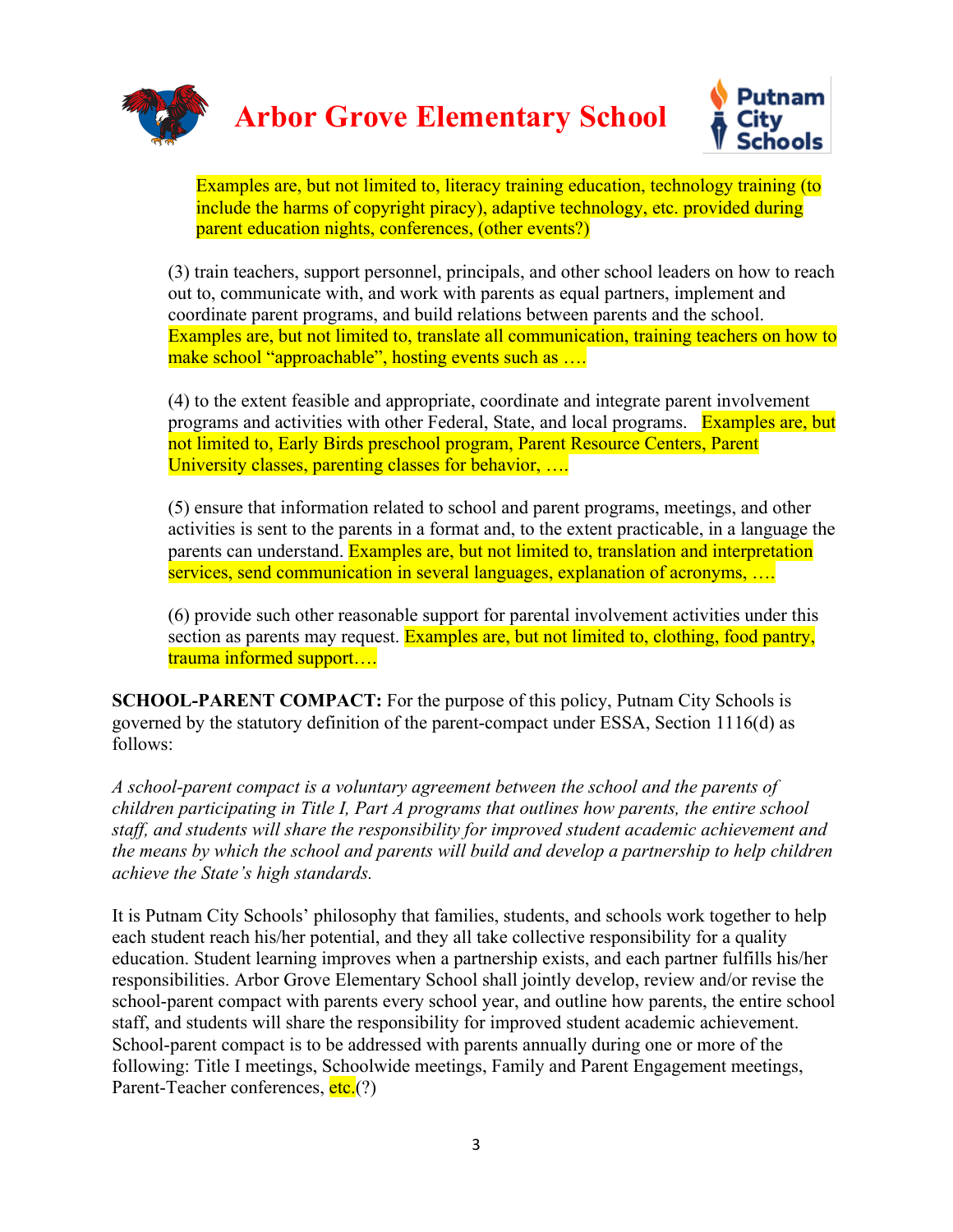



#### Student responsibilities are as follows:

- Come to class on time, every day, ready to learn and with assignments completed.
- Allow the teacher to teach and all students in class to learn.
- Complete the work on time and accurately.
- Know and follow the school and class rules.
- Follow the school's uniform dress code.
- Respect others and their property.

### School responsibilities are as follows:

- Create a safe and healthy school environment, conducive to learning.
- Create a mutual respect among school staff, students and families.
- Communicate to staff, students and parents high expectations for every student.
- Provide assistance to families on what they can do to support their child's learning, by offering reasonable access to staff, opportunities to volunteer and participate in their child's class, and observation of classroom activities.
- Discuss the parent-compact with parents during the annual parent-teacher conference(s), as the compact relates to the individual child's achievement.
- Provide regular two-way communication between family members and school staff about their child's progress in school, and, to the extent practicable, in a language that family members can understand.
- Offer professional development opportunities that improve teaching and learning, and support the formation of partnerships with families and the community;

### Parent responsibilities are as follows:

- Support my child's learning by expecting the completion of the daily homework assignments, independently.
- Ensure that my child gets adequate rest and is in school on time, virtually or in person, with a positive outlook.
- Accentuate the positive events at school and help my child resolve issues of concern and conflict.
- Support the discipline policy and reinforce the highest expectations of the school staff.
- Read and listen to my child's reading daily as a way of building a lifelong interest and joy of reading.
- Attend conferences to discuss my child's progress, and attend events which showcase my child's work and learning experiences.
- Provide and maintain accurate information on my child's contact records.
- Volunteer in my child's classroom, to the extent practicable and reasonable.
- Participate, as appropriate, in decisions relating to the education of their children and positive use of extracurricular time.

**EVALUATION:** To determine the effectiveness of the parent and family engagement policy in improving the academic quality of all schools, at the end of each school year, the Parent and